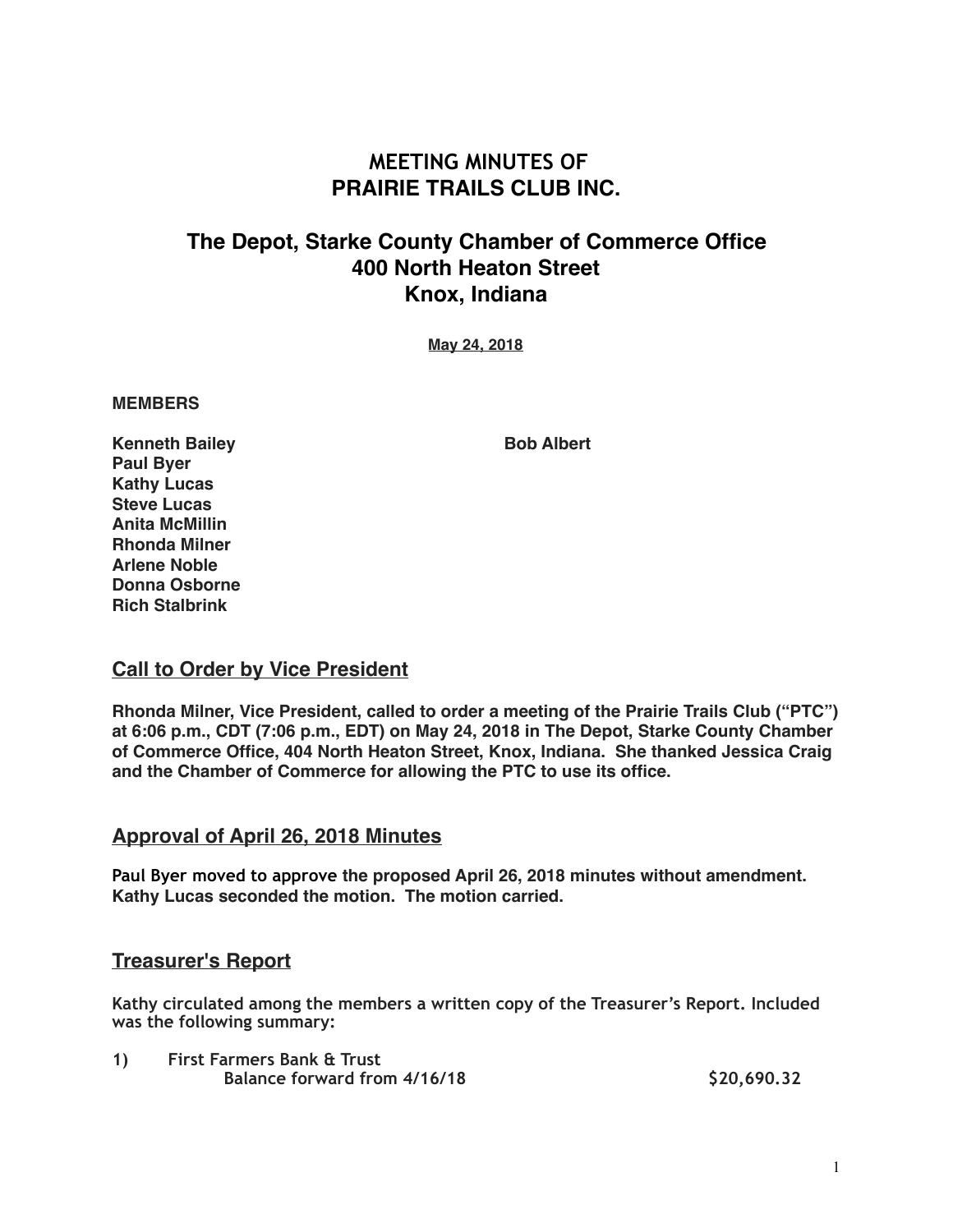|    | Reimbursement to P. Byer<br>(Herbicide and sprayer)                                                    | (5482.00) |             |
|----|--------------------------------------------------------------------------------------------------------|-----------|-------------|
|    | Deposit 5/3/18<br>(Marshall County Horse Association)                                                  | 50.00     |             |
|    | <b>Payment to Sports Unlimited</b><br>(449.00)<br>(5/22/18 check #1004 T-shirts for 5K Color Walk/Run) |           |             |
|    | Deposit 5/24/18<br>(2 new members and 2 color run tickets)                                             | 100.00    |             |
|    | (5781.00)                                                                                              |           |             |
|    | Ending FFBT balance as of 5/24/18                                                                      |           | \$19,909.32 |
| 2) | Northern Indiana Community Foundation<br>(Same as last month)                                          |           | \$9,895.82  |
|    | <b>Total of two accounts</b>                                                                           |           | \$29,805.14 |

**Rhonda moved to approve the Treasurer's Report as submitted. Anita McMillin seconded the motion. The motion carried.**

# **Update on Lids to Benches Initiative**

**Kathy said she has set out a number of bright green containers as depositories along with information regarding qualified lids. Our partners at the Bass Lake Property Owners Association have been very active in promoting the lids-to-benches initiative. The BLPOA newsletter reported the initiative in its newsletter. The PTC needs to identify a youth group to help with weighing and sorting the lids. Sharon Smead has generously offered her truck to deliver lids to Evansville and to return with a bench or benches.**

### **BIC Committee Signage Updates**

**Steve reported on three aspects of BIC Committee efforts pertaining to signage. These were for the ERIE TRAIL sign design and manufacture. A cooperative effort with the Starke County Highway Department is progressing to purchase and place yellow-andblack signs on county roads. Approval by the North Judson Town Council was obtained to place on its streets wayfinding signage for the American Discovery Trail and US Bike Route 35.** 

**With respect to ERIE TRAIL signs, he reminded members of April 26 meeting discussions and a bid received previously from Imagine That with two alternate approaches. In April members directed him to seek a second bid from Traffic Control Specialists. He pursued the TCS bid and learned the Imagine That bid was made without a computer-ready design**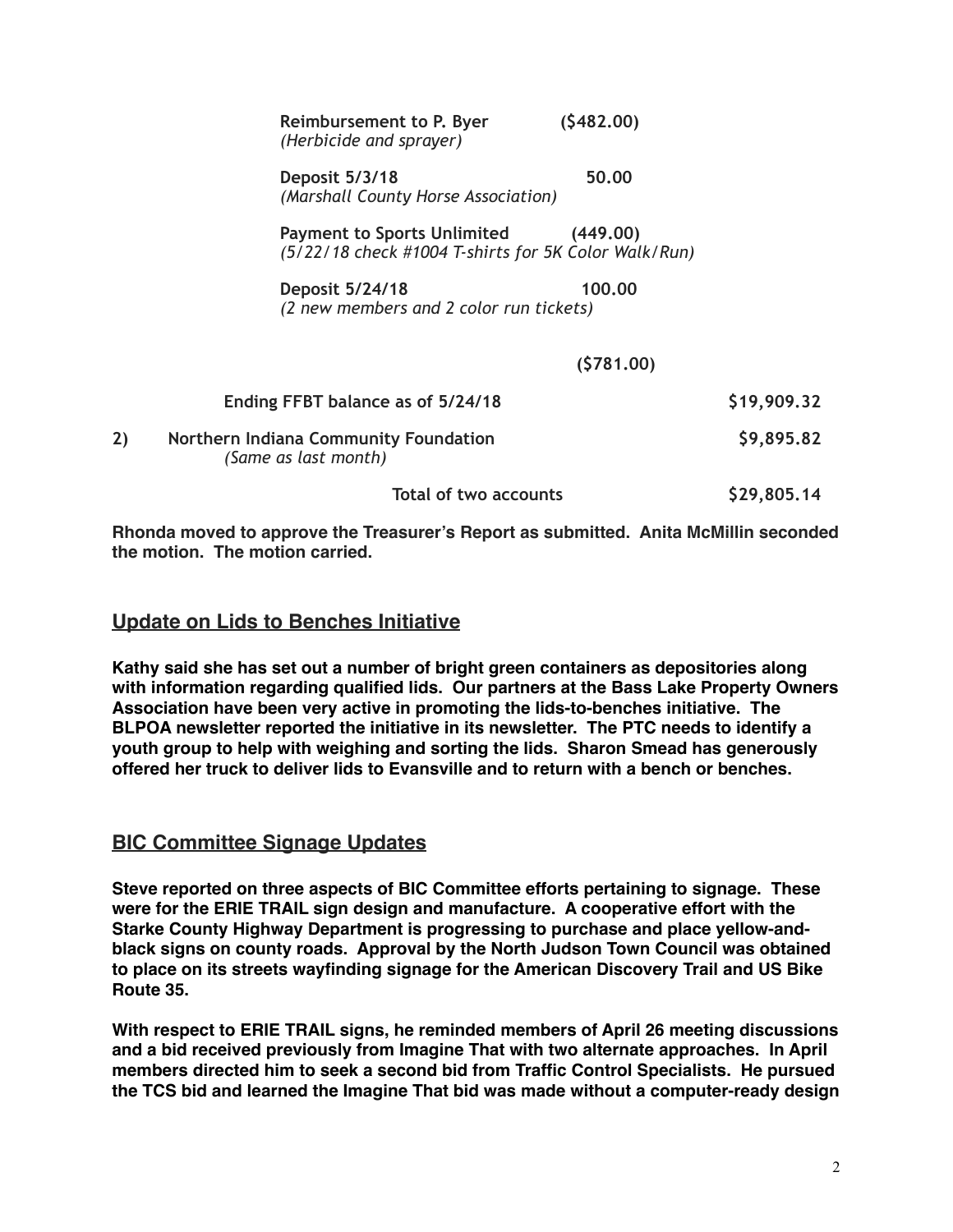**for the sign. In the initial discussion with TCS, the possibility of developing a workable design was discussed. But the one prepared by Lucas Corral Planning and Design for the BLPOA Directory, as set forth in the lower lefthand corner of the image below, was ultimately used.** 



**Steve said both local businesses made attractive bids, but TCS provided a bid that was slightly less costly and included a protective overlay not included in the Imagine That bid. In April the members had encouraged selection of its more expensive black powder option, but the TCS overlay seems to provide reasonable resistance to vandalism. Both the Imagine That and the TCS options use decals rather than spray painting so that VOC concerns are addressed. He recommended approval of the TCS bid using the ERIE TRAIL configuration by Lucas Corral Planning and Design. Funding for signage construction and hardware would come from the Hardesty Memorial Endowment.**

**Kenny Bailey reflected the ERIE TRAIL design was attractive and simple and could lend itself to a merchandizing opportunity. Black T-shirts with old gold lettering identifying the ERIE TRAIL and the Prairie Trails Club could be sold at events or on our website.**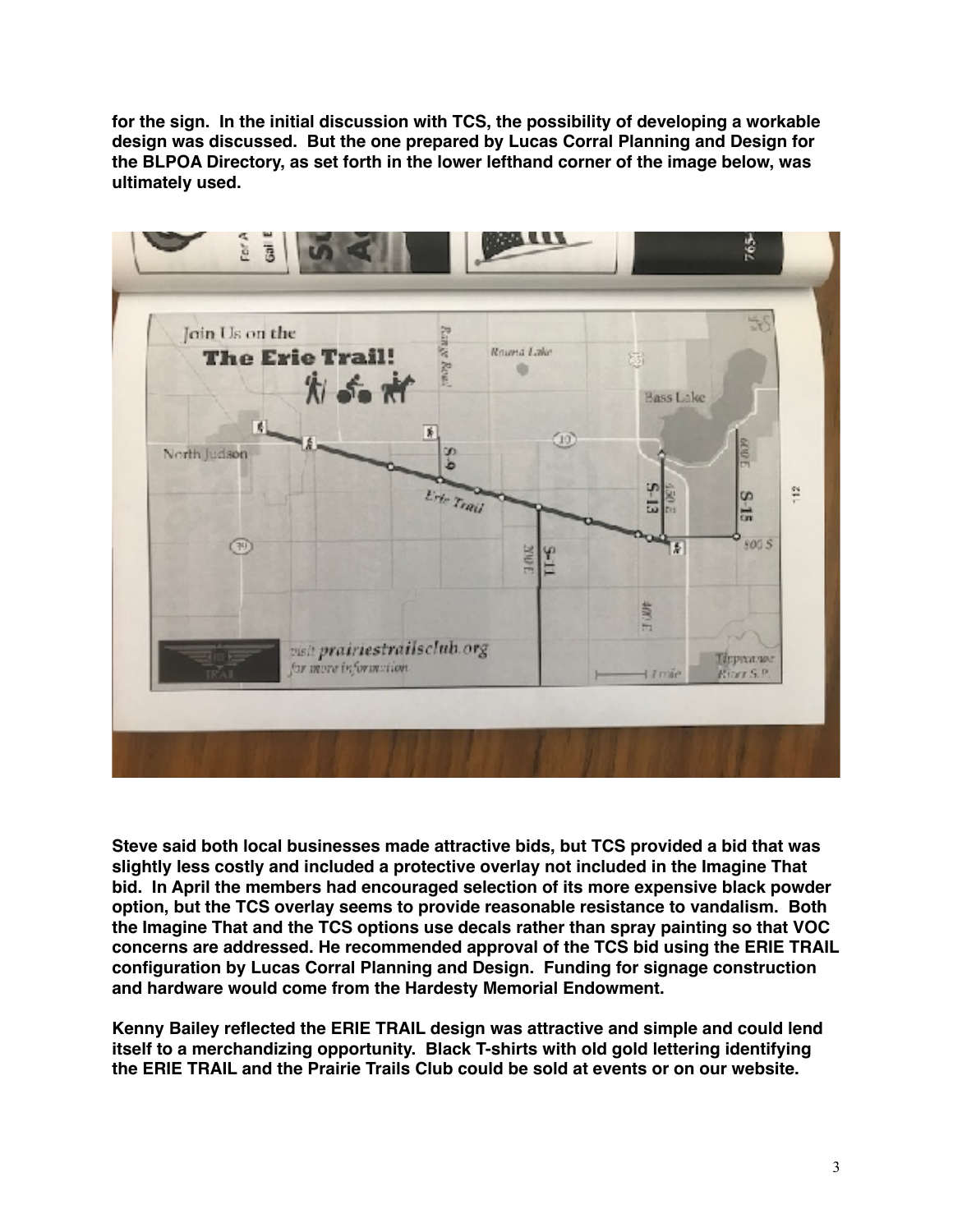**Donna Osborne moved to approve the bid made by Traffic Control Specialists in Knox as recommended. Arlene Noble seconded the motion. The motion carried.**

**Steve said that he and Kathy met on May 18 with S. Rik Ritzler, Starke County Highway Superintendent, to review the status of yellow-and-black signs on connectors and at the intersections of the Erie Trail and county roads. Rip said he is moving forward with the purchase of signs requested by the BIC Committee as part of a large county-wide bid. The reimbursement from the PTC to Starke County would be \$40 a sign with post, for a total of about \$2,500 to \$3,000. The early estimated cost for these signs was \$5,500.**

**Rik informed us he intended on June 4 to request authority from the Starke County Commissioners to place the signs using Highway Department staff at no cost to the PTC. Our members are urged to attend the Commissioners meeting to express appreciation for the Highway Department's help. Rik added that the PTC would be invited to help with selecting locations for individual sign placements. If all goes according to plan, the signs would likely be erected in August or September.**

**Donna asked what funding sources would be used by the PTC for this aspect of signage. Steve answered that the signage associated with connector S-13 (CR 450E, as well as a short segment of CR 800S) would come from the first Luminous Fund Grant. For other sites within Starke County roadway jurisdiction, funding would come from the Hardesty Memorial Endowment.**

**Paul moved to approve the expenditure of up to \$3,000 for yellow-and-black signage as reimbursements by the PTC to the Starke County Highway Department. Rich Stalbrink seconded the motion. The motion carried.**

**On May 7, Peggy Bohac, Kathy and Steve presented to the North Judson Town Council the PTC's wish to place signage through North Judson for the American Discovery Trail and USBR 35, as well as to connect to the Erie Trail trailhead on the east side of town. The Town Council gave conceptual approval and indicated we should work with Andrew Rowe, Clerk Treasurer, to address specifics.** 

**Steve reported Andrew, Kathy and he "did a walk-through this morning and roughed out site locations for wayfindinig signage, including possible you-are-here signs for the Erie Trail and the broader view of long-distance trekkers and bicyclers." The next step would be to seek computer designs, "probably in the form of signs that contain both the ADT and the USBR35 logos and cardinal directions. In accordance with wishes of the Town Council and the North Judson Parks and Recreation Board, we would then seek a bid for plastic signs from OTES in North Judson."**

**Steve said any proposal for funding regarding the North Judson signage element would be vetted through the BIC Committee before submission to PTC membership. He did not believe a motion was needed at this time but would try to address questions and include thoughts from the membership. Donna said she thought seeking the services of OTES was a good idea.**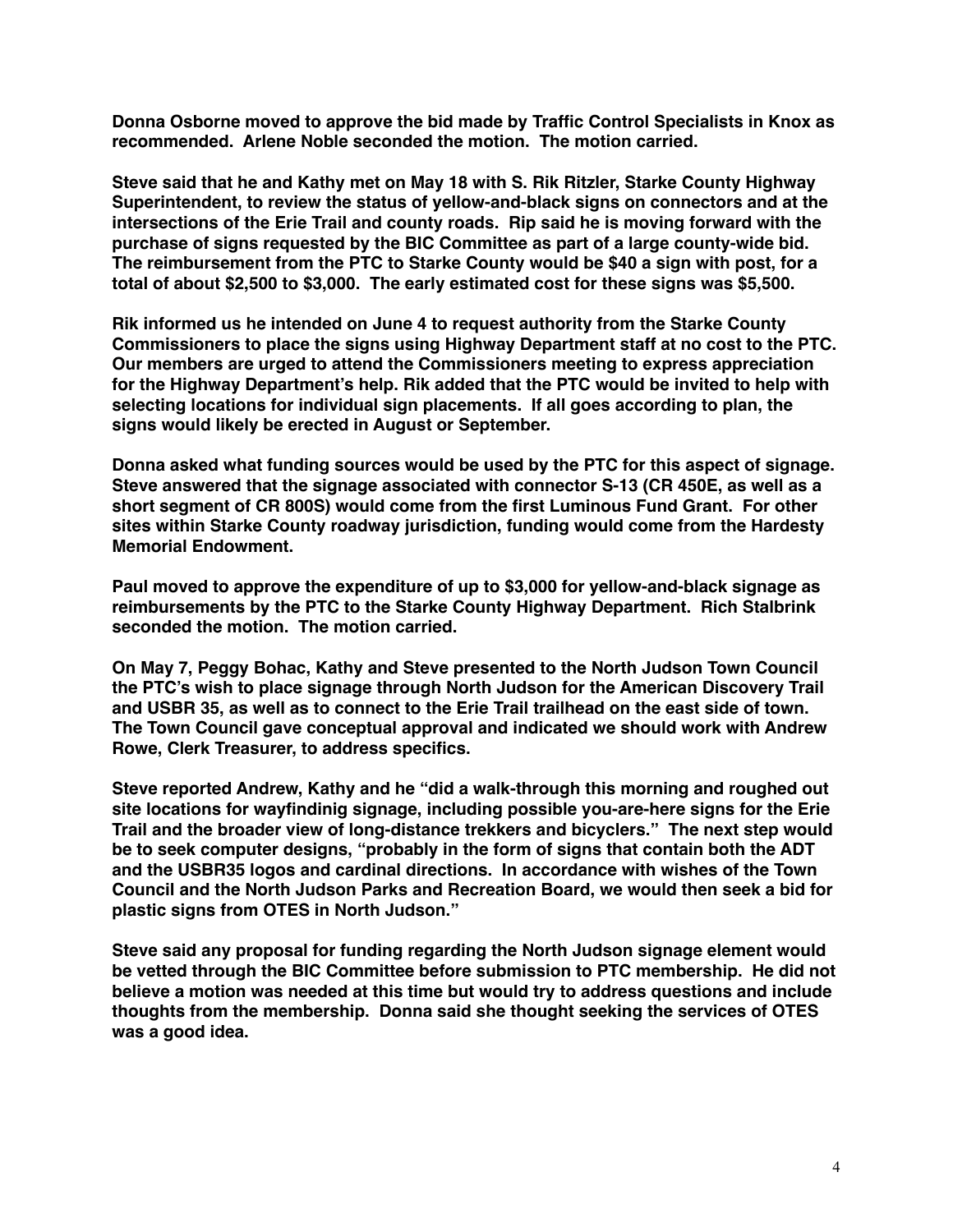# **Preparations for June 2 5K Color Walk/Run (National Trails Day)**

**Donna provided an update on preparations for the June 2 5K Color Walk/Run. She thanked Kenny for preparing new banners, including the attractive and highly visible one at the intersection of SR 10 and SR 39 South in North Judson. She said announcements of the Color Walk/Run have been published in the** *Market***, the** *Leader***, on our website, on Facebook, and posted throughout schools, libraries and businesses. Also, a second publication in the** *Market* **is scheduled for May 30. Madison (Osborne) Fingerhut will be interviewed regarding the event live on WKVI radio.**

**Kathy said the supplier informed her tomorrow is the last day when the PTC can order color powder with assurances of arrival before the event. With initial ticket sales being slow, perhaps due primarily to unseasonably chilly and rainy weather, she was unsure of how much to order. Donna expressed the view that sales were beginning to pick up and urged purchase of color powder comparable to last year. To this purpose, she moved that the membership authorize Kathy to expend \$1,400 for color powder. Anita seconded the motion. The motion carried.**

**Rhonda volunteered to again perform traffic control for the event. Anita said she and Brian would do the same.**

**Donna said she was pursuing match pledges from local businesses based on ticket sales and the effort was quite encouraging. She said the steering committee for the Color Walk/Run was invited to meet with her at the North Judson offices of Osborne Advantage Real Estate on May 29 to put final touches on event preparations. Kathy said she would, by email, distribute notice to members and other interested persons.**

#### **Maintenance Committee Priorities for Pavement Repair and Mowing**

**Donna urged that the membership approve purchase of a new mower for use within the Erie Trail corridor. She said users who supported last year's 5K Color Walk/Run have complained about mosquitos and the unsightly look of the trail this spring. In particular, the main trailhead at SR 10 east of North Judson is badly overgrown. The HVRM member who mowed the trailhead in the past was unlikely to mow prior to this year's event. She said Michael McGregor who lives near the Main Street trailhead has offered to mow all the way to US 35 and to provide housing for the mower.**

**Donna said she spoke with PTC President, Bruce Fingerhut. He recommended she talk to Dave Altman about the type and model of mower to buy. Donna said she spoke with Dave Altman, and he supported purchase of a TimeCutter HD MyRide from Heinold and Feller in LaCrosse. She said a good deal for the mower had been negotiated at Heinold with a purchase price of \$5,487. The price also includes a gas can.**

**Steve said the membership needed to determine priorities for its functions. Active use of a committee system could be helpful. The need is particularly critical as to maintenance. Grant requests have included maintenance, but no grantor has approved maintenance as a purpose. All maintenance must come from funds in the unrestricted PTC account. In**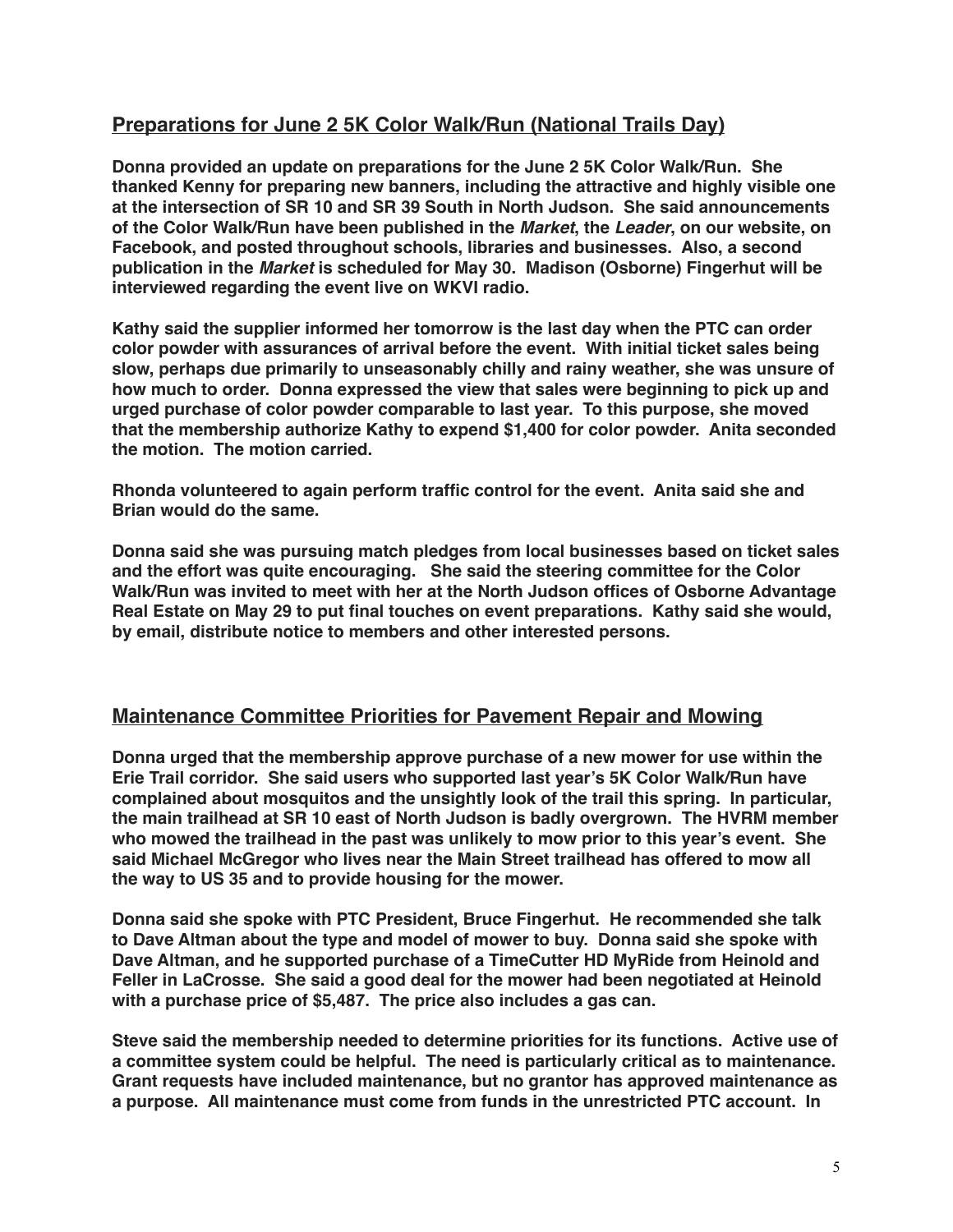**April there was about \$12,000 in the unrestricted account, and some of that has since been spent in support of the 5K Color Run. Trail maintenance is critical, but the PTC must function within its limited financial resources.**

**Kenny said he agreed with prioritizing and the need for the PTC to stay within its limited resources. But he also believed there was a need in advance of the Color Run for a good mower.**

**Steve said if a mower were to be purchased as the first maintenance priority, there needs to be an understanding that it is the PTC's property and available to PTC volunteers to maintain rights-of-way in our trails system. He said Bruce emailed that he hopes to be able to mow this summer. Steve said he was not opposed to buying the mower if that is the membership consensus for most critical immediate need. But he believed the next priority should be the asphalt pavement. On several occasions members and other trail users have spoken about the need for asphalt repairs.**

**Paul reflected that there are major areas, particularly in the eastern half of the Erie Trails right-of-way, where large honeysuckle and autumn olive bushes require control and where mowing cannot now be effective. He said it was important to have a mower that would not sink into the sands of the bridle path. Donna responded she had spoken with Dave Altman, and he was confident the mower would work well along the trail.**

**Rich Stalbrink noted that for the first time the mower would be a significant PTC asset and suggested it be insured. He said membership also needed to be able to easily locate the mower.**

**Kenny referred to a bid a few months ago of \$10,000 to perform maintenance and repairs just west of Range Road and just west of the Fell Ditch bridge. He reminded members of the need to complete repairs west of Aldine where a cottonwood was felled to prevent worsening of a buckled pavement, but pavement damage has not been corrected.**

**Steve moved to authorize Donna to purchase, from Heinold and Feller in LaCrosse, a TimeCutter HD MyRide mower, with gas can, at the price of \$5,487. The purchase would be made with the understanding that the next maintenance priority would be to address asphalt pavement and repair west of the following: Range Road, Fell Ditch and Aldine. Rich seconded the motion. The motion carried.**

### **Preparation for June 23 Work Day with Marshall County Horse Association**

**Members were reminded a workday is scheduled jointly with the Marshall County Horse Association on Saturday, June 23, at 9:00 a.m., CDT (10:00 a.m., EDT) beginning at the junction of the Erie Trail and Starke County Road 300 East. Paul spoke of the successful joint workday last year with the Horse Association when participants cleared all identified honeysuckle and autumn olive from the paved trail to a cultivated farm field. He said, "We didn't get as far along the trail but the result was more positive. It makes it easier for me to get the few remaining isolated invasive plants that way." He thought both the Byers and Sharon Smeed were likely to bring work vehicles. Bruce emailed his intention to join the effort this year.**